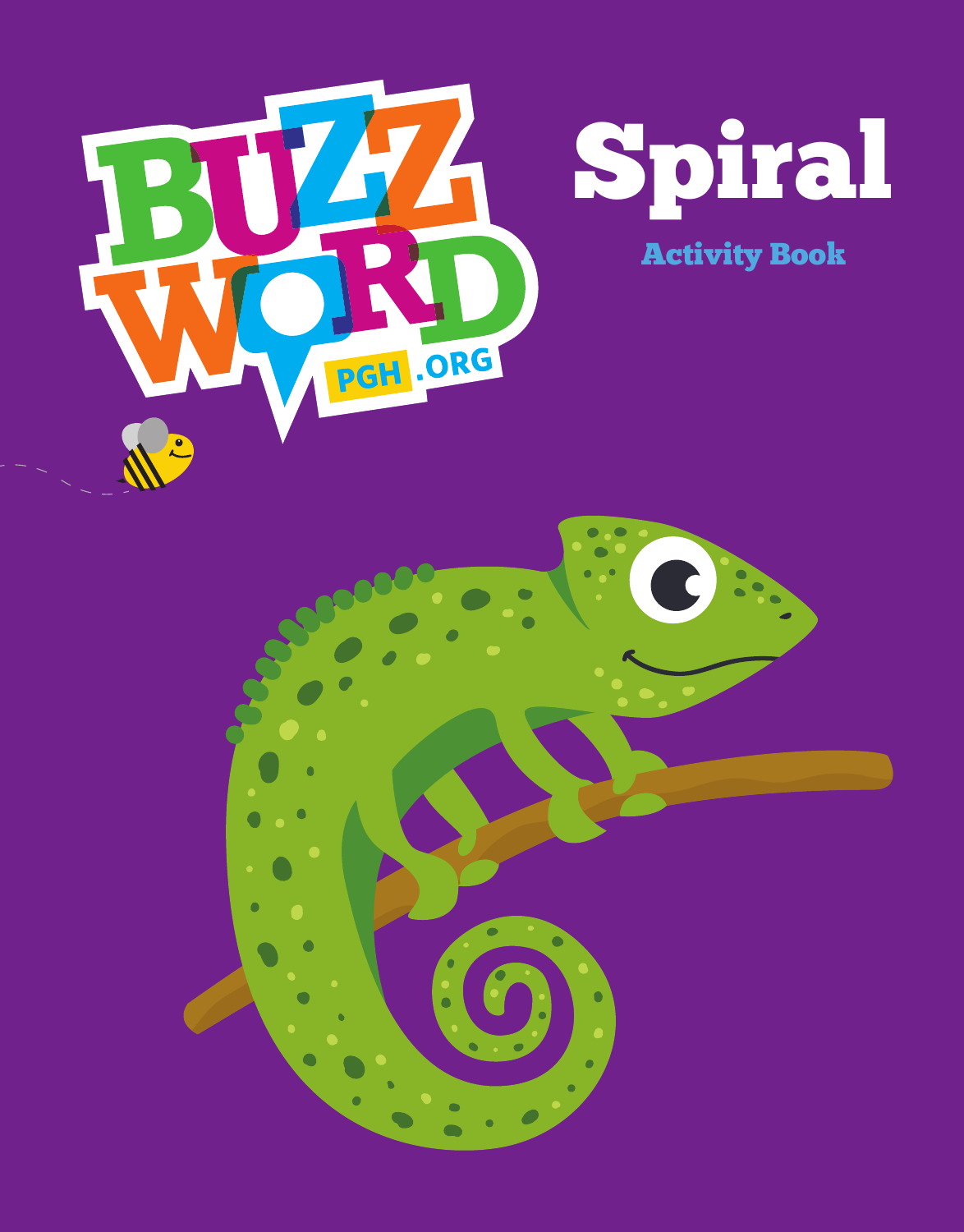# Bringing the Buzz to You!

The Buzzword Pittsburgh partners designed this kit to inspire your family to keep learning together. We chose activities that build on your child's natural curiosity, encouraging a growing vocabulary and a deeper engagement with books.

So...are you ready to get buzzing? First, read through **Swirl by Swirl: Spirals in Nature** by Joyce Sidman with your child. Then, go through the different activities, experiments, and ideas together, taking time to explain the meaning of the words and connecting them to your child's real-life experiences.

For more resources, visit www.BuzzwordPGH.org/Spiral for live workshops and more book recommendations for this Buzzword Box!



## Build a spiral

### Materials Included: **Model Magic, Sea shells**

The spiral is such a special shape! Use model magic to create your own. Pinch pieces of Model Magic or roll into long lengths. Experiment with arranging these into a spiral shape. Use the spiral on this sheet as a guide—follow around and around and watch your spiral grow. To connect pieces of Model Magic, simply pinch together. Use seashells to press texture into your spiral. What else can you use to add texture?

If left out in the air, Model Magic will dry. Once dry, try adding color with markers or paint.

Model Magic stays pliable when not exposed to the air. To preserve any remaining Model Magic, store in an airtight plastic bag until ready to use.

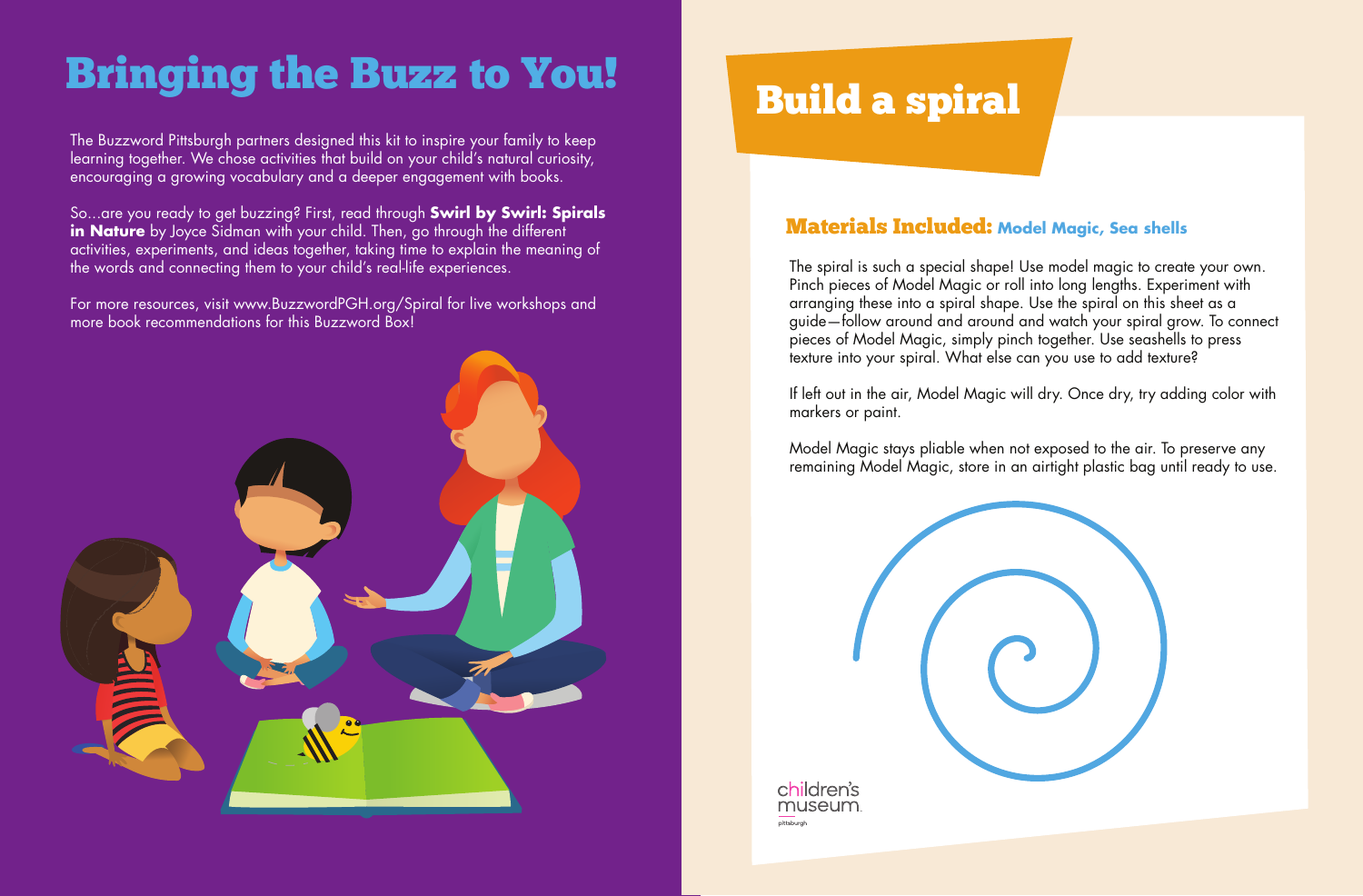### Create a Ribbon Dancer

#### Materials Included: **Tape, Dowel Rod, Ribbon**

Parents and children can work together to make a ribbon dancer by following these directions.

**Step One:** Tape the dowel rod to the end of the tape **Step Two:** Put the ribbon ends on the tape facing away from the rod **Step Three:** Roll the tape up **Step Four:** Ta-Da! You have a ribbon dancer! Put on music and use the ribbon to make Swirls and Spirals.



### Make a Paper Helicopter

**Get Outside!** – Look for some of nature's helicopters outside. Maple tree seeds are shaped like propellers and will spin as they fall to the ground. Can you find any?





### Materials Included: **Helicopter stencil**

**Step One:** Cut along the three solid lines (fold along the dotted lines) **Step Two:** Fold section A along the long dotted line **Step Three:** Fold Section B along the long dotted line **Step Four:** Fold Section D along dotted line towards you **Step Five:** Fold Section E along dotted line away from you **Step Six:** Fold bottom edge section C along dotted line **Step Seven:** Add a paper clip to the end on folded section C (optional)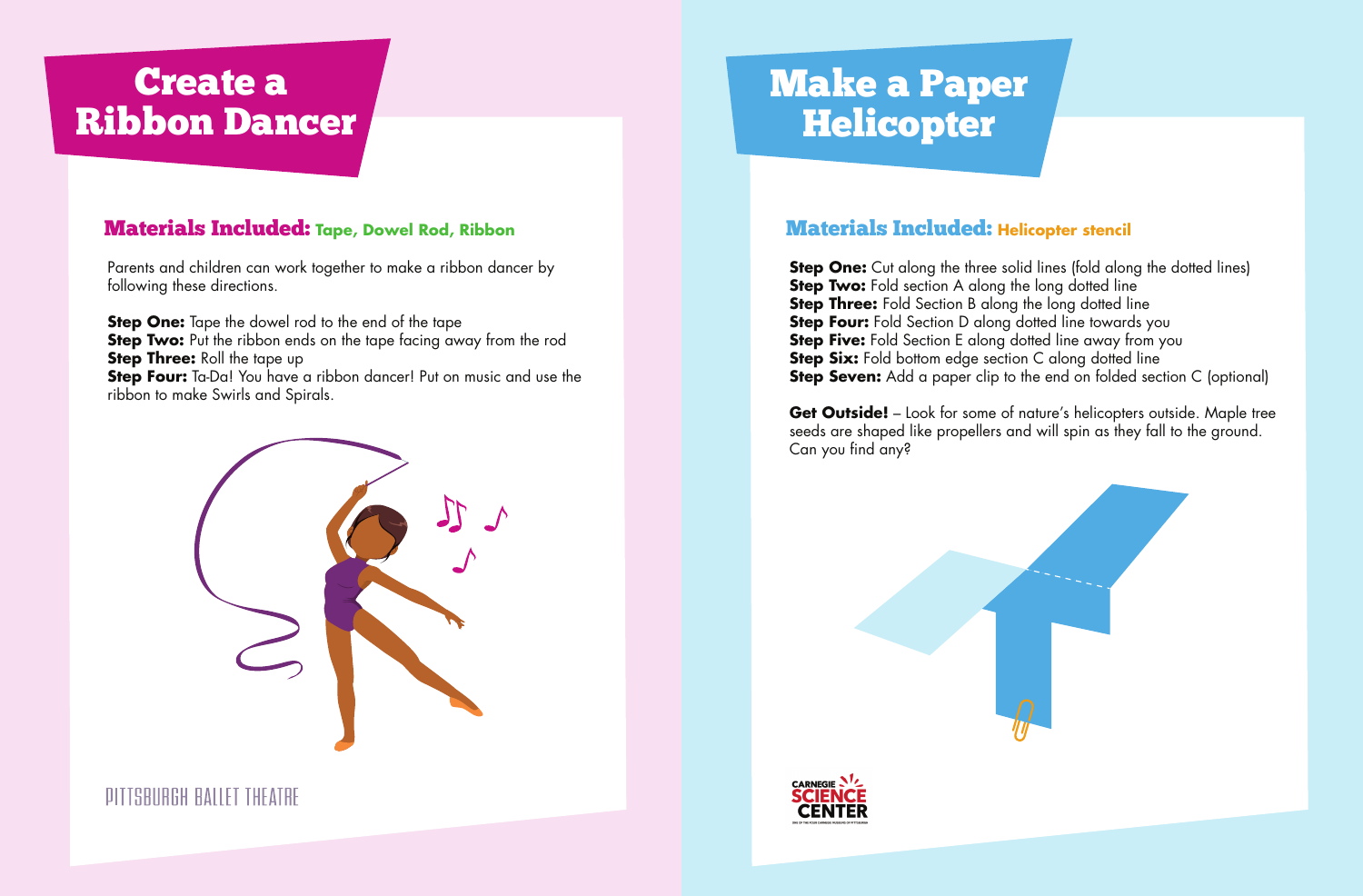### Spirals in Nature

#### Materials Included: **Activity worksheets, Crayons**

Take the time to do some crafts of spirals in nature included in this packet. Before or after you craft, take a walk around your neighborhood and see what spirals you can see in nature. The book has tons of examples, so you can use it for inspiration. After your walk go back through the book and see if notice anything new.





# Who Are We?

Buzzword Pittsburgh excites children and families as they experience the words that are all around them. Through talk and play about math, science, and art, young children will expand their vocabularies and conversation skills. The program engages families and community organizations in Pittsburgh's Homewood neighborhood and the greater community.

The Buzzword Pittsburgh collaborative consists of six partner organizations with expertise in the arts and sciences. These partners provide interactive learning opportunities that encourage imagination, investigation, creation, and reflection. This initiative is supported by The Heinz Endowments and PNC Grow Up Great®.